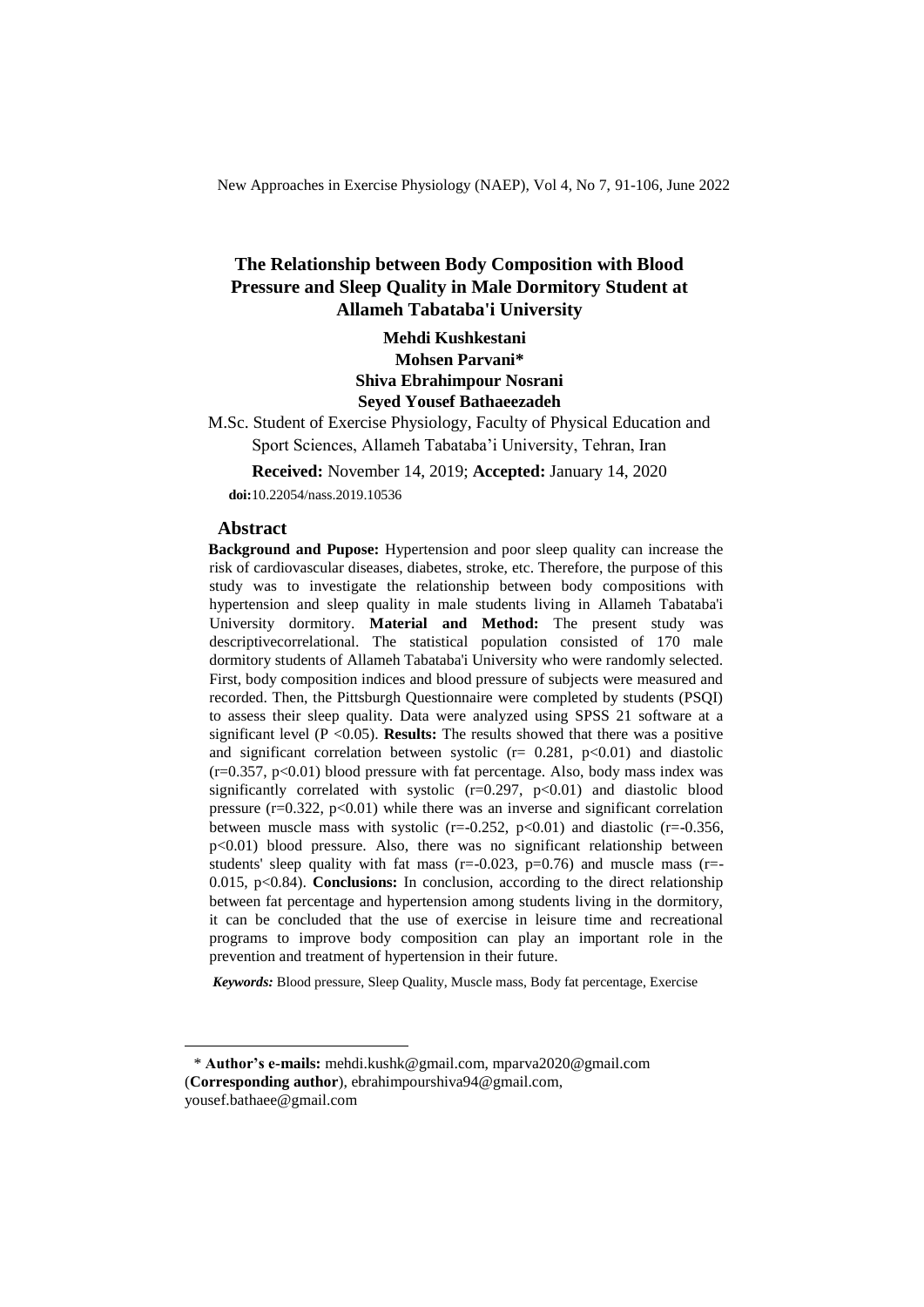## **INTRODUCTION**

High blood pressure is the most important risk factor for premature mortality in all around the world (Kishi et al., 2015). In recent years, the prevalence of hypertension has increased remarkably in different societies. According to the World Health Organization report, the number of people with hypertension has reached 1.13 billion worldwide in 2019, who's more than 66% of them living in low-income countries (Hypertension retrieved from WHO, 2019). In a meta-analysis study conducted in 2019 in Iran, the prevalence of hypertension has been reported 25%, which had a 3% increase in comparison to 2012 (Oori et al., 2019).

Also, numerous studies have examined the relationship between hypertension and various diseases. To clear more, the relationship between high blood pressure with cardiovascular diseases (Ettehad et al., 2016; Wells et al., 2015) kidney diseases (Patel et al., 2015), cerebrovascular syndrome (Patel et al., 2015), stroke (Nyombi et al., 2016), metabolic syndrome, diabetes, and dementia have been well proven (Bloch, 2016).

On the other hand, graduation from high school and entering University and living in dormitories is associated with many changes in students' lifestyle. In this period, factors such as being away from family, having new roommate, lack of welfare, social and economic pressures along with educational problems (Cleary, Walter, & Jackson, 2011) lead to unhealthy behaviors and changes in lifestyle, which consequently potentiate various diseases such as hypertension, sleep disorders, cardiovascular disease, diabetes, and many other chronic diseases.

Commonly, sleep quality has decreased considerably due to changes in human society's lifestyle, which is along with academic failure and lower students' health quality (Kronholm et al., 2008). Previous studies in this area have been shown that about 73 percent of students living in a dormitory experience insufficient sleep, sleep disorders, or difficulty falling asleep (Buboltz et al., 2009).

The results of different studies indicate that the decrease in sleep quality and the increase in sleep disorders are being prevalent among students and since the sleep disorder is one of the risk factors of cardiovascular and metabolic diseases, addressing this issue, as well as providing a medical strategy is an important action (Sin, Ho, & Chung,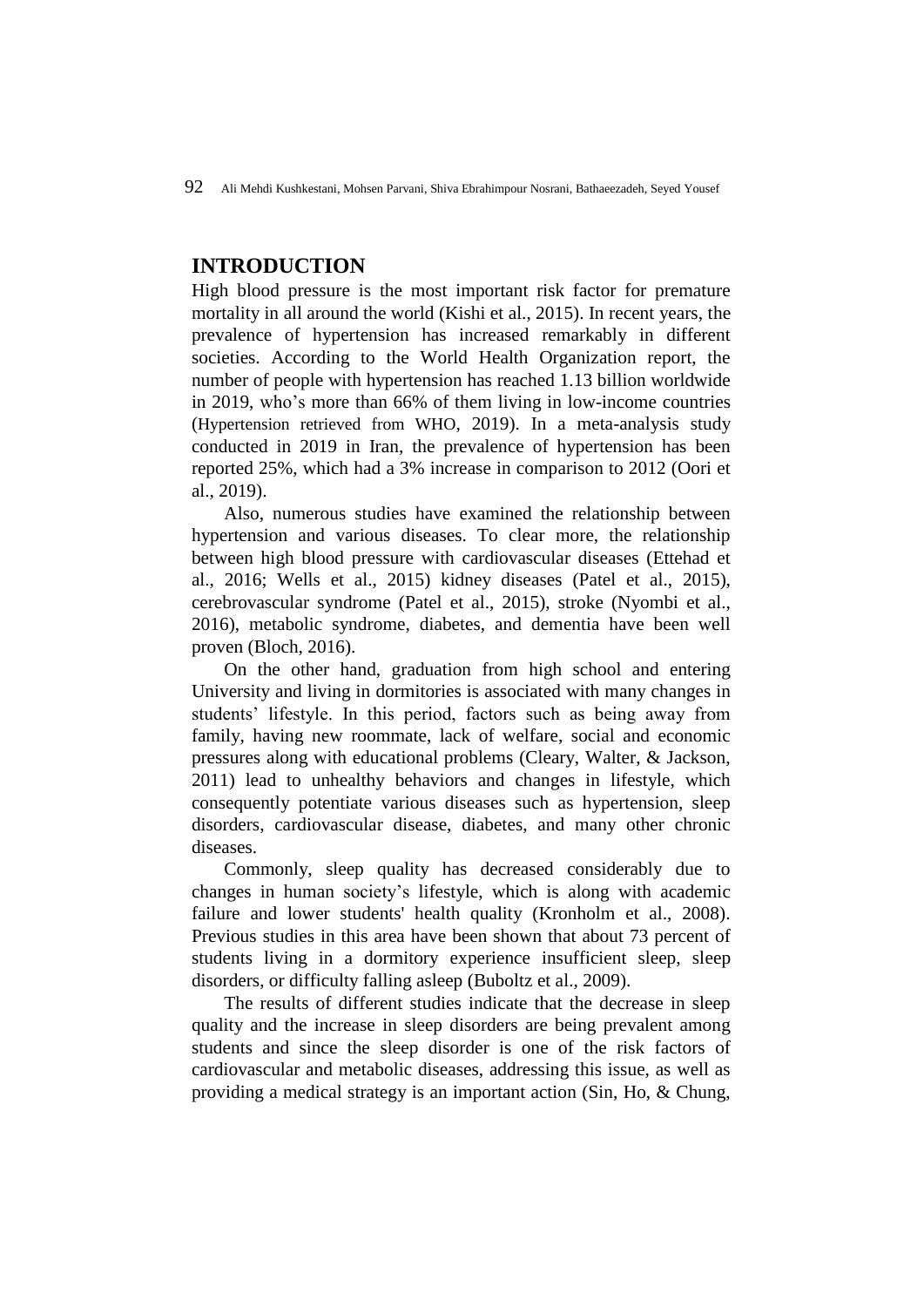2009; Suen, Ellis Hon, & Tam, 2008); because, it has been proven that sleep disorders influence on human health by changing the rhythm of hormone release, developing cardiovascular dysfunction, dyslipidemia, metabolic syndrome, and a poor blood glucose regulation (Bixler, 2009).

Control and identification of factors influencing high blood pressure and lower sleep quality are of great importance to improve the health status of the community. Assessment of body composition and anthropometric indices are of the simplest and most accessible methods that do not need expensive laboratory equipment. Several studies have examined the relationship between body composition and various disease-risk factors. Moreover, studies have reported that there is a positive correlation between hypertension with body mass index and fat percentage (Deng et al., 2012). while there is a negative correlation between hypertension and muscle mass (Ye et al., 2018). Furthermore, researchers have examined the relationship between BMI and sleep quality. In fact, there is a significant negative correlation between BMI and sleep quality (Vargas, Flores, & Robles, 2014). Also, many studies have reported that there is a significant negative correlation between subcutaneous fat percentage and visceral fat with sleep quality while there is a positive correlation between muscle mass and sleep quality (Rahe, Czira, Teismann, & Berger, 2015). (Kahlhöfer, Karschin, Breusing, & Bosy Westphal, 2016).

Given the different lifestyles of dorm students and their vulnerability to peers, as well as the necessity for a healthy lifestyle to prevent different diseases throughout life, assessing risk factors such as body composition, sleep quality and blood pressure are of great importance. Over the past years, less research has examined the relationship between body composition with high blood pressure and sleep quality in students to prevent the development of cardiovascular diseases and early death. Therefore, the purpose of this study was to investigate the relationship between body compositions and hypertension and sleep quality of male students living at the dormitory of Allameh Tabataba'i University.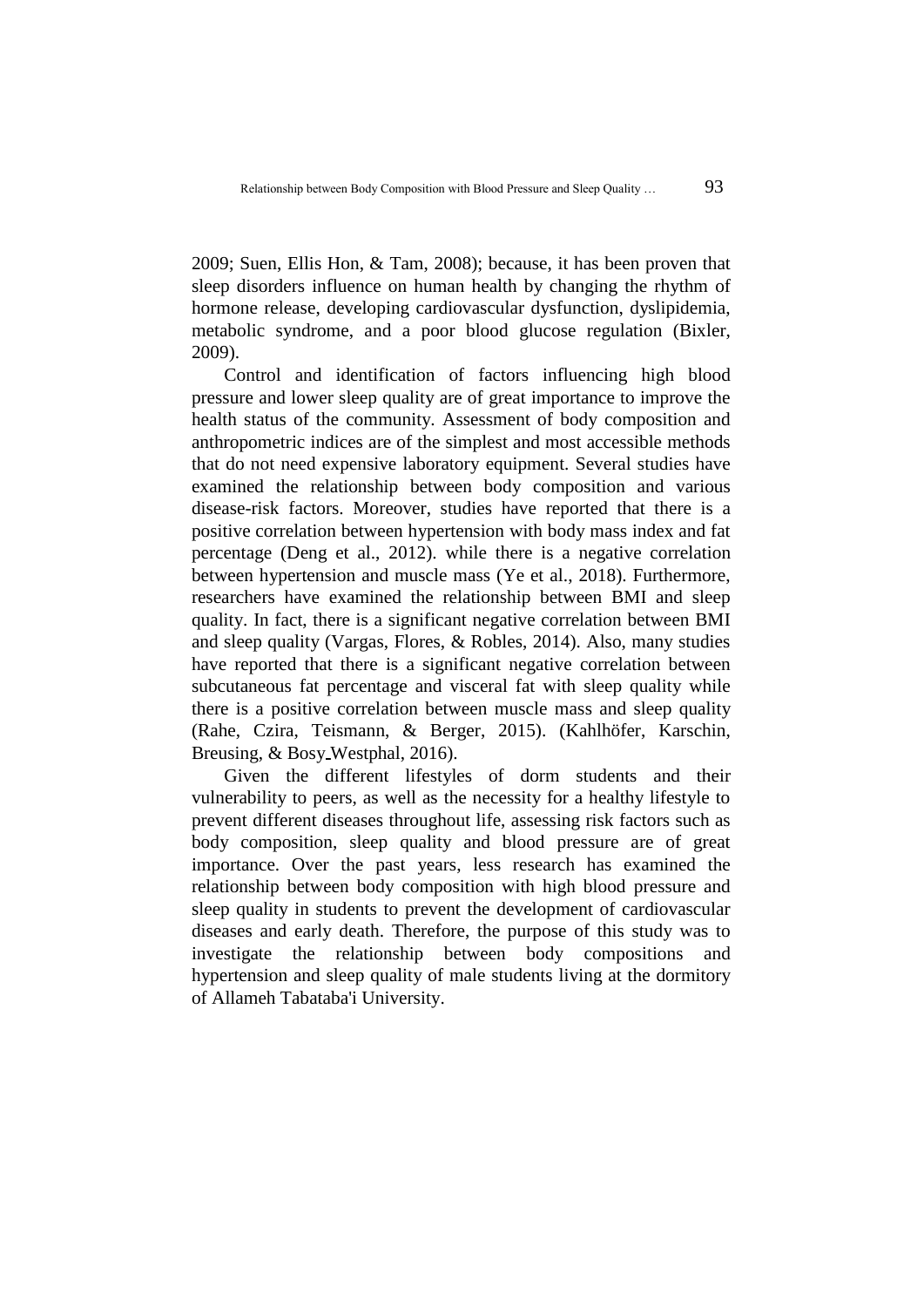### **METHOD**

#### **Subjects**

This was a descriptive correlational study conducted during August 2018 in a Hemmat male's dormitory of Allameh Tabataba'i University. Hemmat dormitory out of all dormitories belong to Allamah Tabatabai was selected randomly. The sample size 168 with a 95% confidence interval and 5% error was determined by the Cochran formula. A total of 190 out of 300 subjects from all grades and disciplines randomly participated in this study. Then the research aims were presented precisely and all subjects signed the consent form. Also, the researcher assured that subjects' identity and what they say or do during the research would be maintained confidential. The subjects' characteristics were collected and recorded by a demographic questionnaire.

The inclusion criteria included: students aged more than 18 years who had given their consent for participation, and experience of living at least 3 months in Allameh Tabataba'i University dormitory. Subjects excluded if they reported any food consumption for at least 2 hours before sampling, drinking alcohol or a large amount of water, consumption of caffeine-containing substances such as coffee, doing vigorous exercise on sampling day, and aged more than 40-year-old (because of data normalization).

Six subjects were excluded from the study due to the incomplete sleep quality questionnaire and 7 subjects due to the BMI lower than 15kg/m2 and measurement error by body composition analysis device 4 subjects due to the constant caffeine consumption and 3 other subjects due to the doing vagarious exercise on the day of sampling. Figure 1 indicates the flow charts of the sampling procedure.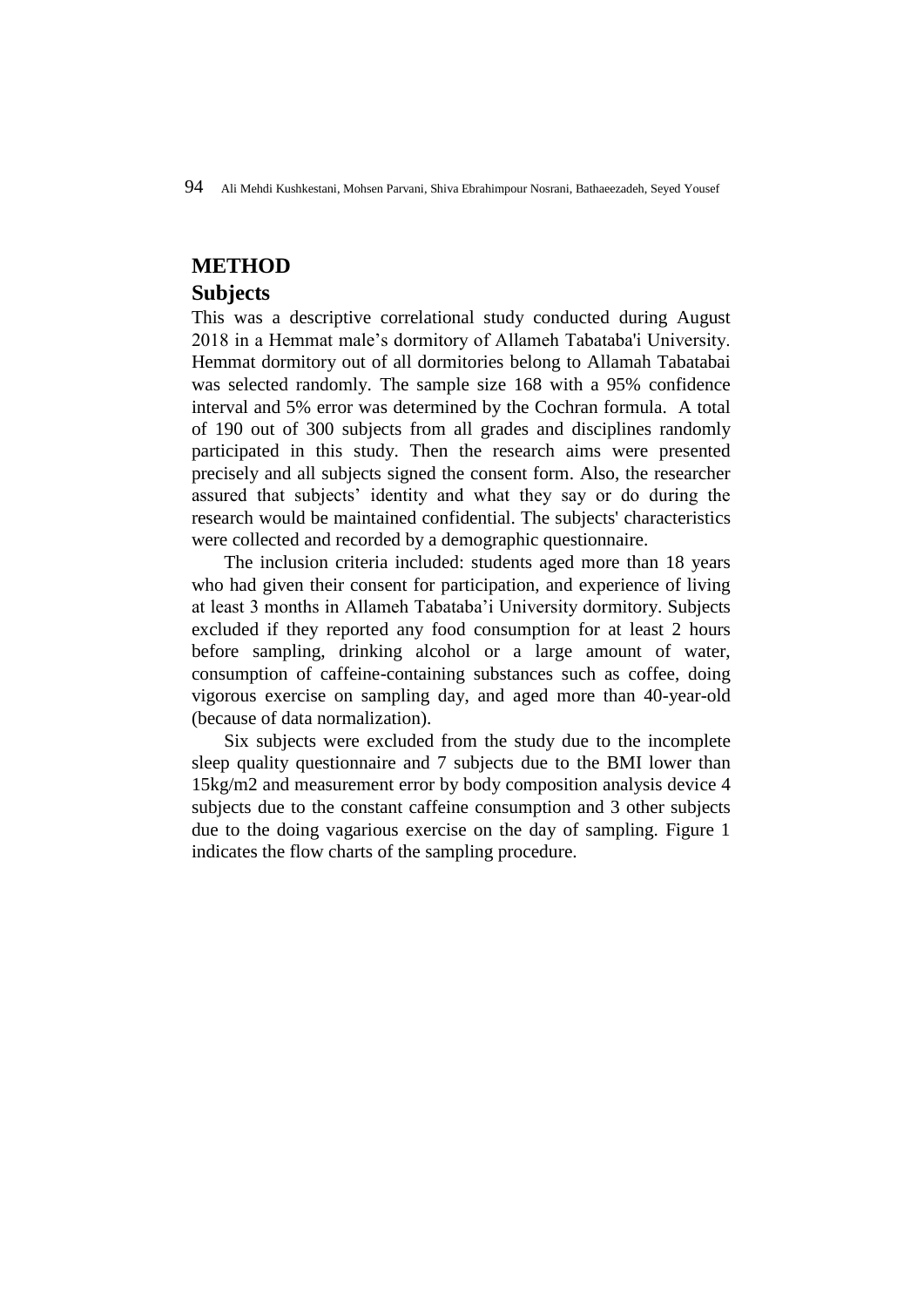

### **Anthropometric, body composition measurement**

The height and weight of subjects were measured and recorded by wallsticker tape meter and the OMRON digital scanner with 0.01 g sensitivity respectively, with minimal clothing and no shoes. Waist circumference was measured with non-stretching tape at mid-way between the anterior superior iliac crest and the lowest rib. Hip circumference was measured from the side at the greatest point of the buttocks to the nearest 0.1 cm. Waist to hip ratio (WHR) was determined by the corresponding value of waist and hip circumferences and classified into low and high-risk groups according to cutoff point WHR>0.9 in men. Then, body composition indices of subjects were measured and recorded by OMRON (BF511, china) body composition analysis device in a 3-hour fasting state with minimal clothing. Body mass index (BMI) was classified according to the World Health Organization as <18.5 kg/m2 is underweight, 18.5– 24.9 kg/m2 is normal, 25–29.9 kg/m2 is overweight, and >30 kg/m2 is obese. Classification of body fat percentage (BFP) for male aged 18-39 was divided based on manual operation of OMRON Healthcare with ranges of <8% low, 8-19.9% normal, 20-24.9% high and >25% very high("BF511 body composition monitor," 2015). Also, skeletal muscle mass percentage (SMMP) was classified as <33.3% low, 33.3-39.3%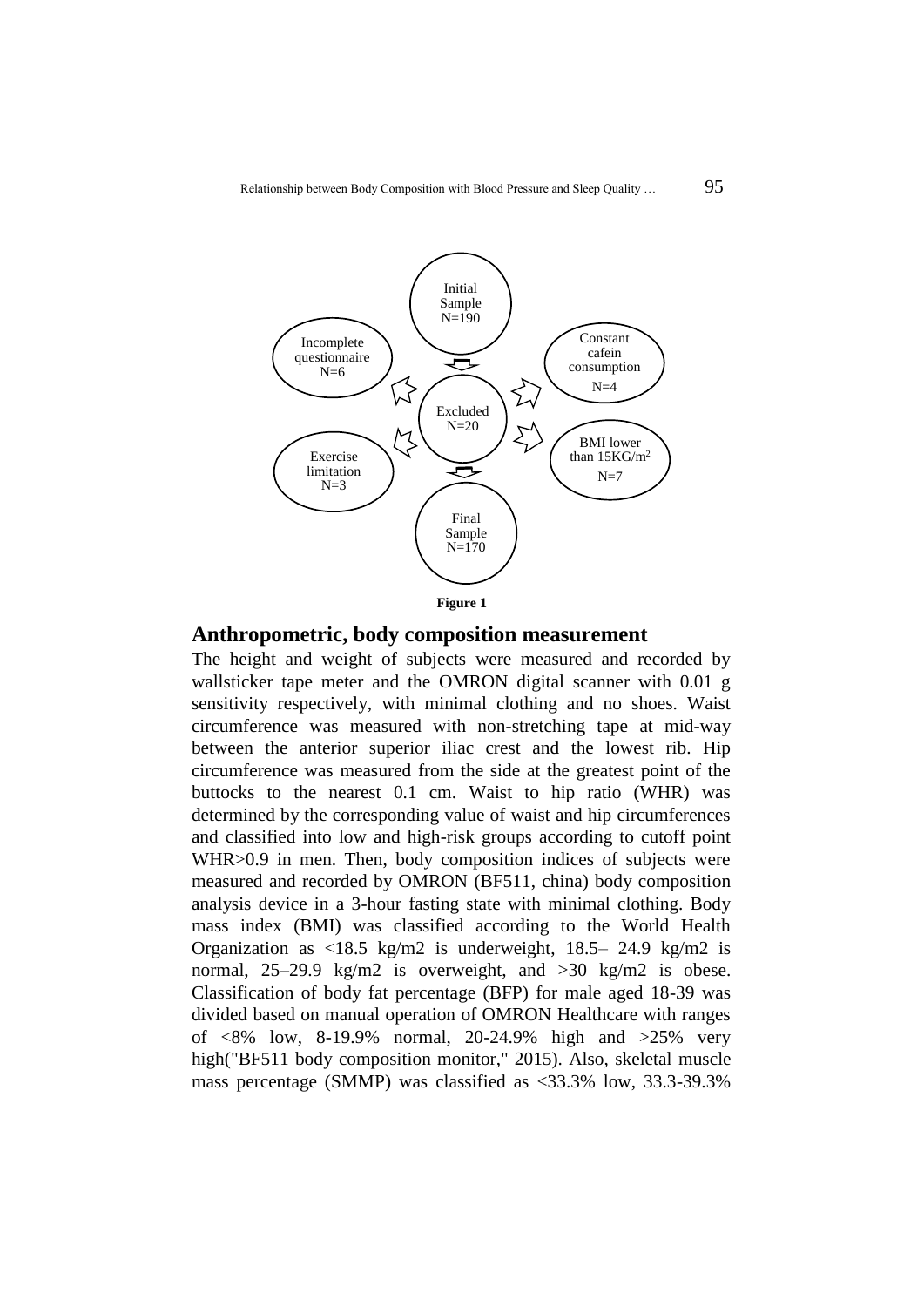normal, 39.4-44% high and >44.1% very high ("BF511 body composition monitor," 2015).

### **Sleep quality assessment**

To evaluate the students' sleep quality, the Pittsburgh 18 items questionnaire (PSQI) was used. The scoring of this questionnaire is in the form of 3-point Likert scale. The total index of sleep quality measuring by sum of the seven sub-scales. Gaining a score of over 5 in the entire questionnaire means poor sleep quality (Buysse, Reynolds III, Monk, Berman, & Kupfer, 1989).

### **Blood pressure assessment**

Subjects' blood pressure was measured after 10 minutes of rest at the upper left arm in seated position by the OMRON (M2, Vietnam) pressure gauge with an accuracy of 3 mmHg. Hypotension was considered as systolic below 90 mmHg and diastolic below 60 mmHg. Normal blood pressure was defined as 90-119 mmHg (SBP) and 60-79 mmHg (DBP). Subjects with SBP of 120-139 mmHg and DBP of 80-89 mmHg were classified as prehypertensive. Stage-I hypertension was considered as SBP between 140-159 mmHg and DBP between 90-99 mmHg, whereas systolic blood pressure of 160-179 mmHg and diastolic of 100-109 mmHg were classified as stage II hypertension. Hypertensive crisis was determined systolic and diastolic blood over 180 mmHg and 110 mmHg respectively.

#### **Statistical analysis**

Data were checked for normality before proceeding to statistics analysis. Descriptive statistics including mean ±standard deviation, frequencies and percentages were used. Pearson correlation coefficient was used at the significance level of  $(P<0.05)$  to find a correlation between anthropometric measures with sleep quality and blood pressure. Data were analyzed using the SPSS software 21 version.

### **RESULTS**

A total of 170 individuals participated in this study, 60 (36%) of whom were overweight. The mean ±SD age of students was 25.94±3.6 years. Also, 95 (55.88%) of subjects had high or very high body fat. Detailed characteristics of the students are presented in Table 1.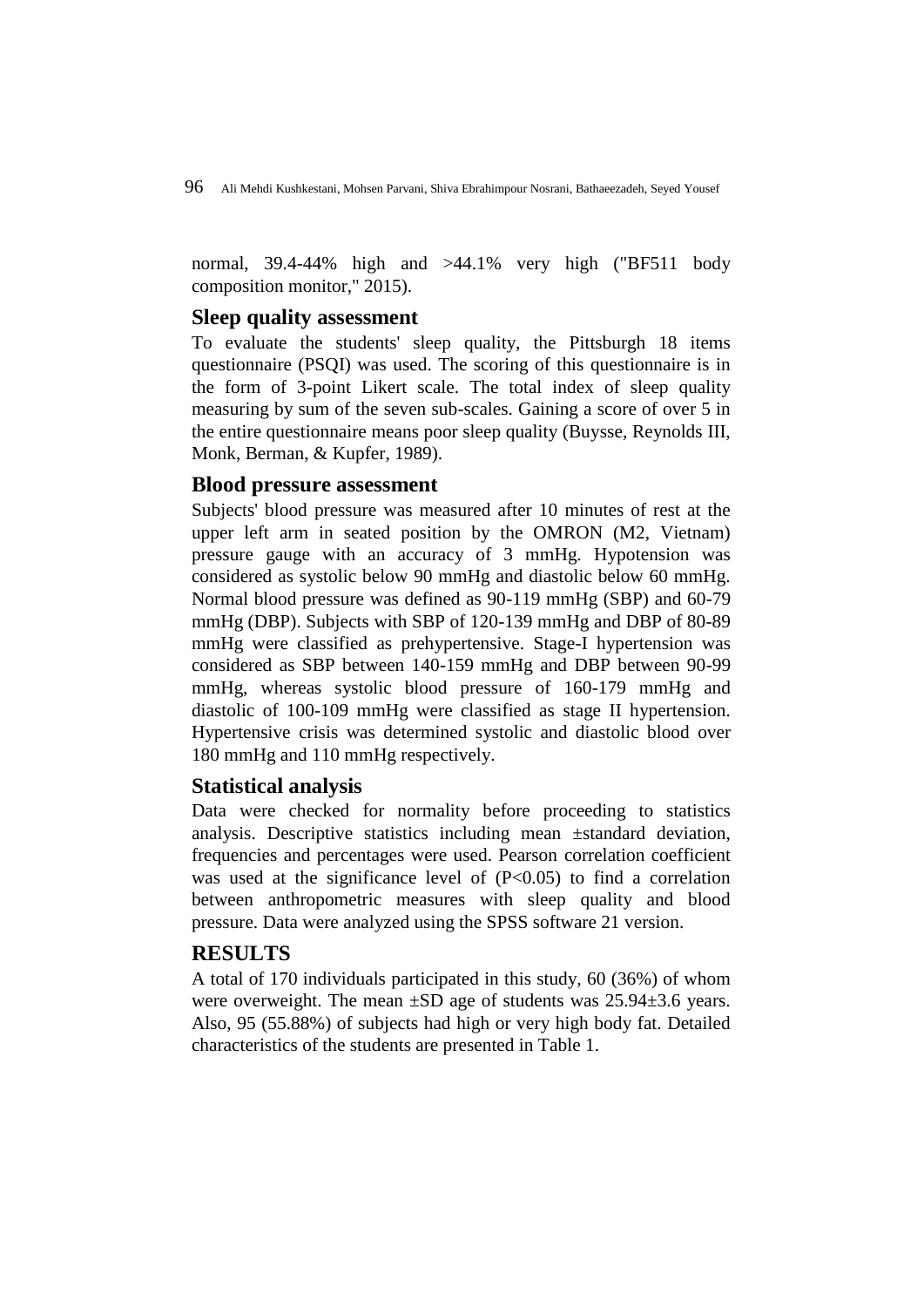| <b>Variables</b>                                             | <b>Status</b>                | <b>Mean</b> ±SD    | N(%)         |  |  |
|--------------------------------------------------------------|------------------------------|--------------------|--------------|--|--|
| Age (years)                                                  |                              | $25.94 \pm 3.60$   |              |  |  |
| Height (cm)                                                  |                              | $177.55 \pm 6.51$  |              |  |  |
| Weight (kg)                                                  |                              | 75.46±11.38        |              |  |  |
| <b>BMI</b> ( $kg/m2$ )                                       |                              | $23.94 \pm 3.26$   |              |  |  |
|                                                              | <b>Normal</b>                |                    | 104(61.19%)  |  |  |
|                                                              | Overweight                   |                    | 60 (35.29%)  |  |  |
|                                                              | <b>Obese</b>                 |                    | 6(3.52%)     |  |  |
| Fat percentage (%)                                           |                              | $20.45 \pm 6.73$   |              |  |  |
|                                                              | Low                          |                    | 6(3.53%)     |  |  |
|                                                              | <b>Normal</b>                |                    | 69 (40.59%)  |  |  |
|                                                              | High                         |                    | 45 (26.47%)  |  |  |
|                                                              | Very high                    |                    | 50 (29.41%)  |  |  |
| Muscle mass $(\% )$                                          |                              | $39.21 \pm 3.91$   |              |  |  |
|                                                              | Low                          |                    | $5(2.94\%)$  |  |  |
|                                                              | <b>Normal</b>                |                    | 89 (52.35%)  |  |  |
|                                                              | High                         |                    | 53 (31.18%)  |  |  |
|                                                              | <b>Very High</b>             |                    | 23 (13.53%)  |  |  |
| <b>WHR</b>                                                   |                              | $0.84 \pm 0.06$    |              |  |  |
|                                                              | Low risk                     |                    | 151 (88.82%) |  |  |
|                                                              | <b>High risk</b>             |                    | 19 (11.18%)  |  |  |
| SBP (mmHg)                                                   |                              | $119.97 \pm 11.35$ |              |  |  |
|                                                              | <b>Normal blood Pressure</b> |                    | 85 (50%)     |  |  |
|                                                              | Prehypertension              |                    | 78 (45.88%)  |  |  |
|                                                              | High blood pressure stage1   |                    | 7(4.12%)     |  |  |
| DBP (mmHg)                                                   |                              | $75.94 \pm 8.89$   |              |  |  |
|                                                              | <b>Hypotension</b>           |                    | $5(2.94\%)$  |  |  |
|                                                              | Normal blood pressure        |                    | 109 (64.12%) |  |  |
|                                                              | Prehypertension              |                    | 45 (26.47%)  |  |  |
|                                                              | High blood pressure stage 1  |                    | 11(6.47%)    |  |  |
| BMI: Body mass index, CV: cardiovascular, BP: Blood Pressure |                              |                    |              |  |  |

**Table 1:** demographic, anthropometric and blood pressure measurements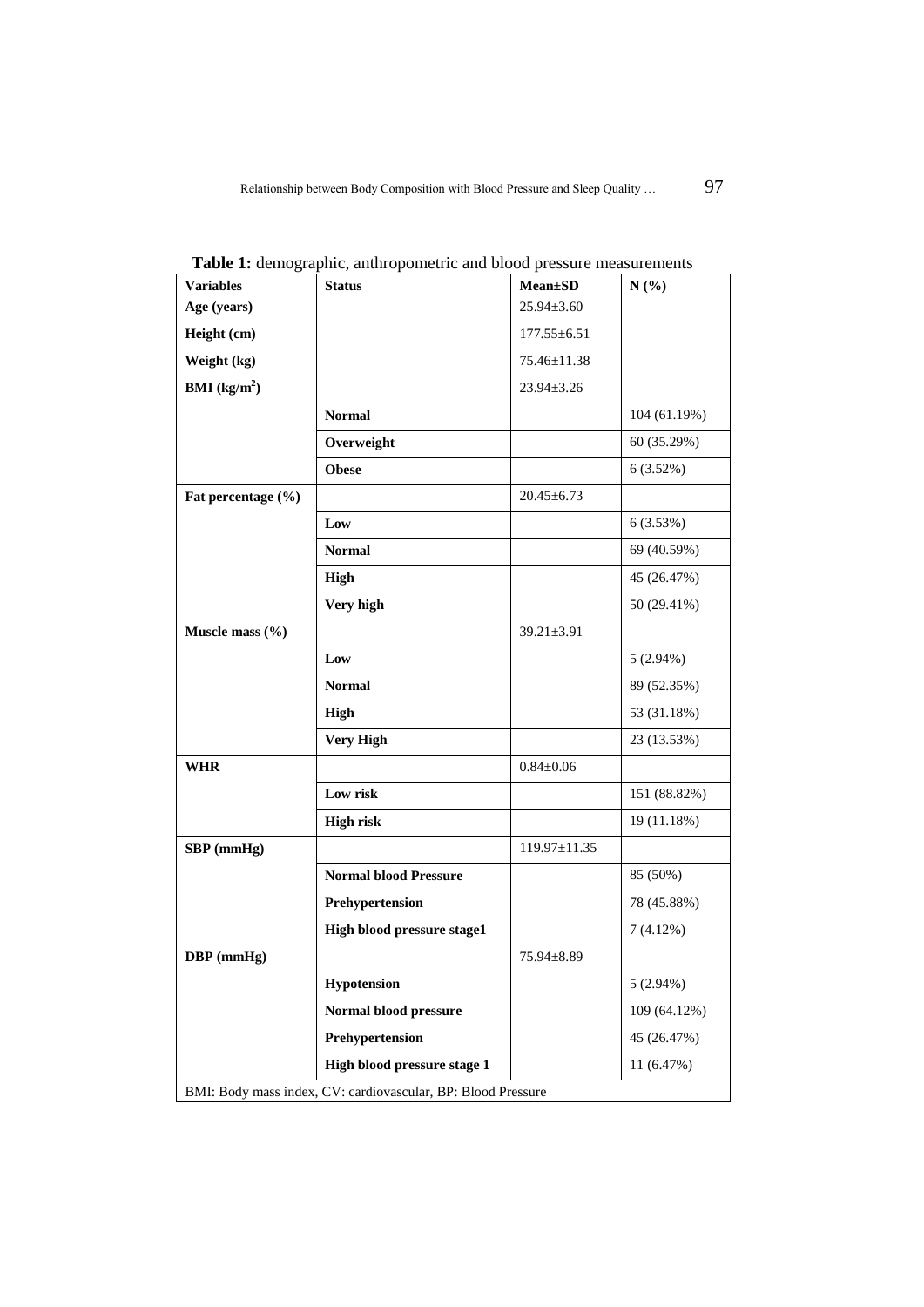The mean $\pm$ SD systolic and diastolic blood pressure of subjects was  $119.97\pm11.35$  mmHg and  $75.94\pm8.89$  mmHg, respectively; however, a total of 78 (45.88%) of the subjects were found to be systolic prehypertensive, and 45(26.47%) of total participants were found to have diastolic prehypertension.

The results of Pearson correlation coefficient indicated a significant positive correlation between BFP and BMI with both systolic and diastolic blood pressures. In addition, the increase in diastolic blood pressure was associated with an increase in WHR. On the other side, there was a significant and negative correlation between muscle mass and both systolic and diastolic pressure in the students. Also, body composition indices did not show any significant correlation with student's sleep quality (Table 2).

**Table 1:** The correlation between anthropometric and body composition indices with blood pressure and sleep quality

| <b>Variables</b>     |   | <b>Fat percentage</b> | Muscle mass | BMI        | <b>WHR</b> |
|----------------------|---|-----------------------|-------------|------------|------------|
| <b>Systolic BP</b>   | P | $+0.000**$            | $-0.001**$  | $+0.000**$ | 0.147      |
|                      |   | 0.281                 | 0.252       | 0.297      | 0.112      |
| <b>Diastolic BP</b>  | P | $+0.000**$            | $-0.000**$  | $+0.000**$ | $0.011*$   |
|                      |   | 0.357                 | 0.356       | 0.322      | 0.195      |
| <b>Sleep quality</b> | P | 0.764                 | 0.846       | 0.933      | 0.906      |
|                      |   | $-0.023$              | 0.015       | 0.006      | 0.009      |

 $*$  indicates p-value  $< 0.05$  \*\*

indicating p-value <0.01

### **DISCUSSION**

Since blood pressure is one of the most important risk factors for the metabolic and cardiovascular diseases, the identification and control of factors influencing students' blood pressure can be included as an essential part of health programs. One of the simple and valid methods to tackle this problem is body composition and anthropometric indices assessment. Despite significant progress in health and medicine in recent years, less research has evaluated the relationship between body composition with high blood pressure and sleep quality. The lack of research in this area can endanger the students' health as an important stratum in the community.

In the present study, there was a positive and significant correlation between fat percentage and blood pressure in dormitory students. On the other hand, in comparison to systolic blood pressure, the association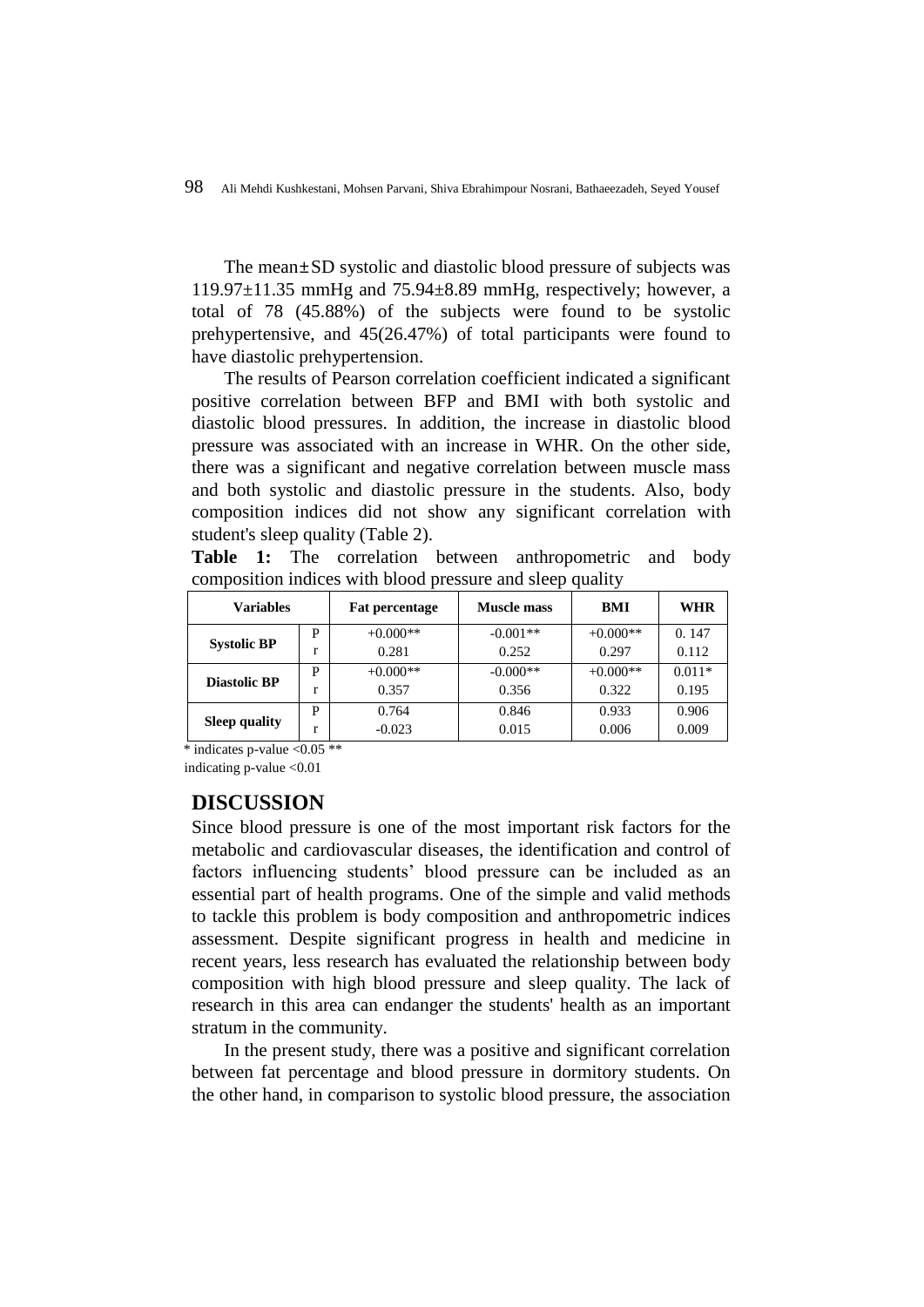between body fat percentage and diastolic blood pressure was higher, which was consistent with past findings(Moser et al., 2013; Mushengezi & Chillo, 2014). It has been well established that high systolic blood pressure has a significant effect on the incident and development of cardiovascular and metabolic diseases. It has also been reported that an increase in systolic blood pressure leads to an increased risk of intracerebral hemorrhage (stroke caused by bleeding within brain tissue), subarachnoid hemorrhage (the deadliest form of stroke), and stable angina while high diastolic blood pressure is associated with increased risk of Abdominal aortic aneurysm (Rapsomaniki et al., 2014). In addition, it has been reported that high diastolic blood pressure also increases the risk of high systolic blood pressure (Rapsomaniki et al., 2014), so according to our findings (the potent association of body fat percentage with diastolic blood pressure), it can be noted that our subjects with high-fat percentages are at risk of many cardiovascular diseases. Also, our findings indicated that 26.47% of students classified in the high-fat percentage group and 29.41% in the very high-fat percentage group. In fact, 55.88% of the students had fat percentage more than the normal range, which is a very high rate and it can be stated that the risk of hypertension, cardiovascular and metabolic diseases is high in the students of Allameh Tabataba'i University. Our findings are in line with (Wang et al., 2015). An increase in body fat percentage leads to a rise in inflammatory adipokines secretion, which consequently leads to disturbances in secretion and function of nitric oxide (it is very important in regulating blood pressure and vascular function) and decreases its serum levels (Kotsis, Stabouli, Papakatsika, Rizos, & Parati, 2010). Reduction of nitric oxide disturbs endothelial function, resulting in increased stiffness and arterial stenosis, which eventually increases the arterial pressure (Chiolero, Cachat, Burnier, Paccaud, & Bovet, 2007).

In the present study, there was a positive and significant correlation between BMI and students' blood pressure. Also, 38.81% of students were overweight and obese (35.29% overweight and 3.52% obese), which make them susceptible to various diseases such as type 2 diabetes and cardiovascular disease. Our findings in this regard are in line with Deng et al. (2012), Jayedi et al. (Deng et al., 2012; Jayedi, Rashidy-Pour, Khorshidi, & Shab-Bidar, 2018). Regarding the strong and positive relationship between BMI and body fat, it can be expected that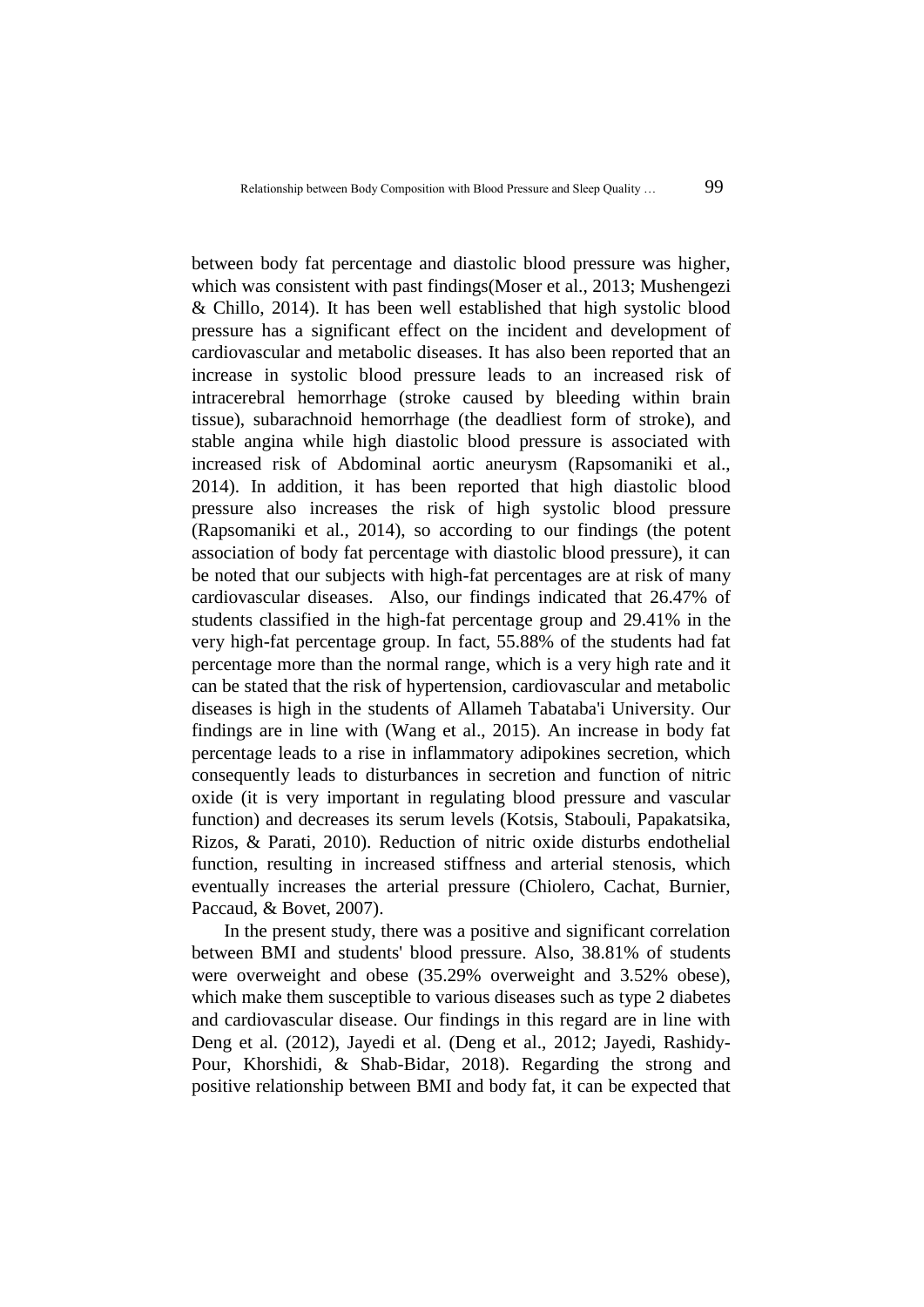BMI may also increase blood pressure through mentioned direct and indirect mechanisms. It has been reported that high BMI and obesity lead to the adipokines release that is associated with a reduction in efficiency and production of nitric oxide (Kotsis et al., 2010). Nitric oxide is important in vascular dilatation and improvement of blood circulation, and its reduction results in impaired endothelial function which leads to high blood pressure (Chiolero et al., 2007; Kotsis et al., 2010)

In the present study, there was a negative and significant correlation between muscle mass and students' blood pressure. Our finding in this regard, is consistent with studies by Butcher et al. and Benjamin et al. (Benjamin et al., 2017; Butcher et al., 2018). Possible mechanisms of muscle mass effect on blood pressure include reduction of inflammatory factors, improvement of antioxidant enzyme activity and renal function (Butcher et al., 2018). It has also been reported that an increase in muscle mass is often associated with a decrease in body fat percentage, leading to an increase in myostatin (muscle growth inhibitor) inhibition, and consequently results in cardiovascular health, glucose tolerance and endothelial function which ultimately improves blood pressure.

There is a possible mechanism linking muscle mass with blood pressure; to explain more, with an increase in muscle mass, Myostatin, an inhibition factor of muscle growth is blocked, and consequently, it enhances cardiovascular health, glucose tolerance and endothelial function which ultimately leads to blood pressure improvement (Bergen et al., 2015; Ruas et al., 2012).

In the present study, there was a significant positive relationship between waist to hip ratio and diastolic blood pressure. Our findings are in line with the study of Abbaszadeh et al. Factors such as impairment in the renin-angiotensin system, increased stiffness of the arteries, and high activity of sympathetic nervous system have been reported as the most important factors in central obesity-related hypertension (Abbaszadeh et al., 2017).

In the present study, there was no significant relationship between the body composition and sleep quality of dormitory students. Our findings are contradictory to Zhou et al. and Jurado-Fasoli et al. (JuradoFasoli et al., 2018; Zhou, Lalani, Banda, & Robinson, 2018). The contradiction reason can be attributed to various factors. In the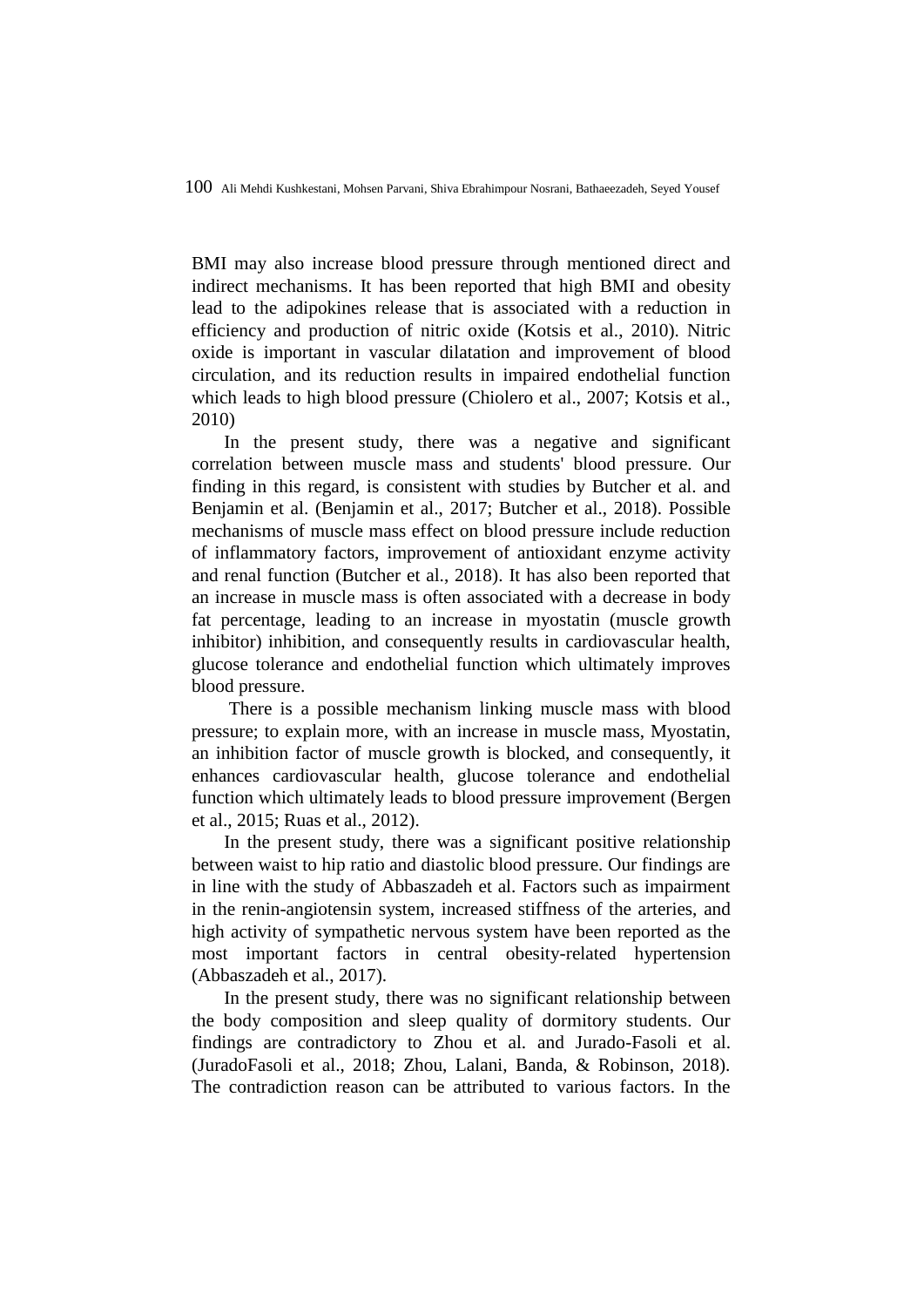most studies, the focus had been on the one or two subcategories of sleep quality such as sleep satisfaction or sleep depth (Harvey, Stinson, Whitaker, Moskovitz, & Virk, 2008), thus the difference in outcome can be due to the different classification and assessing every single factor of sleep quality. On the other hand, in most studies, the sample size were more than 500 subjects, and this may be contributing to the different results (Vargas et al., 2014). Also, the subjects' health status may have a significant impact on the results. In the studies on the overweight, high BMI and high-fat percentage subjects, there was a reverse correlation between these factors and sleep quality (Ye et al., 2018; Zhou et al.,

2018). The differences in the subjects' age may be another reason for different results. Therefore, regarding the lack of correlation between obesity and the sleep quality of students, ignoring this could endanger individuals' health in adulthood (Jurado-Fasoli et al., 2018).

# **CONCLUSIONS**

Regarding the wide range of effective factors on sleep quality of young people, indices such as stress, physical activity level, nutritional status and tobacco consumption would be more important indicators than the body composition among dormitory students. The positive role of physical activity to control blood pressure has been proven in many studies, in which most of these studies have reported moderate-intensity aerobic training is the best exercise to modify and control blood pressure and body composition (Ahmed, Blaha, Nasir, Rivera, & Blumenthal, 2012; Boutcher & Boutcher, 2017; Tartibian, Kushkestani, & Nosrani, 2019). Furthermore, improving the diet such as reduction of sodium intake, alcohol consumption, saturated fat intake, and the increase of potassium, and the more consumption of natural and organic substances can be considered as an effective strategy to improve the body composition and prevent the onset of high blood pressure (Bazzano, Green, Harrison, & Reynolds, 2013; Mohanlal, Parsa, & Weir, 2012).

### **Limitation**

As this was a cross-sectional study, it could not clarify the cause-effect relationship between body composition with blood pressure and sleep quality and also sample size was small. Blood pressure was measured only once. It would be more accurate to measure the blood pressure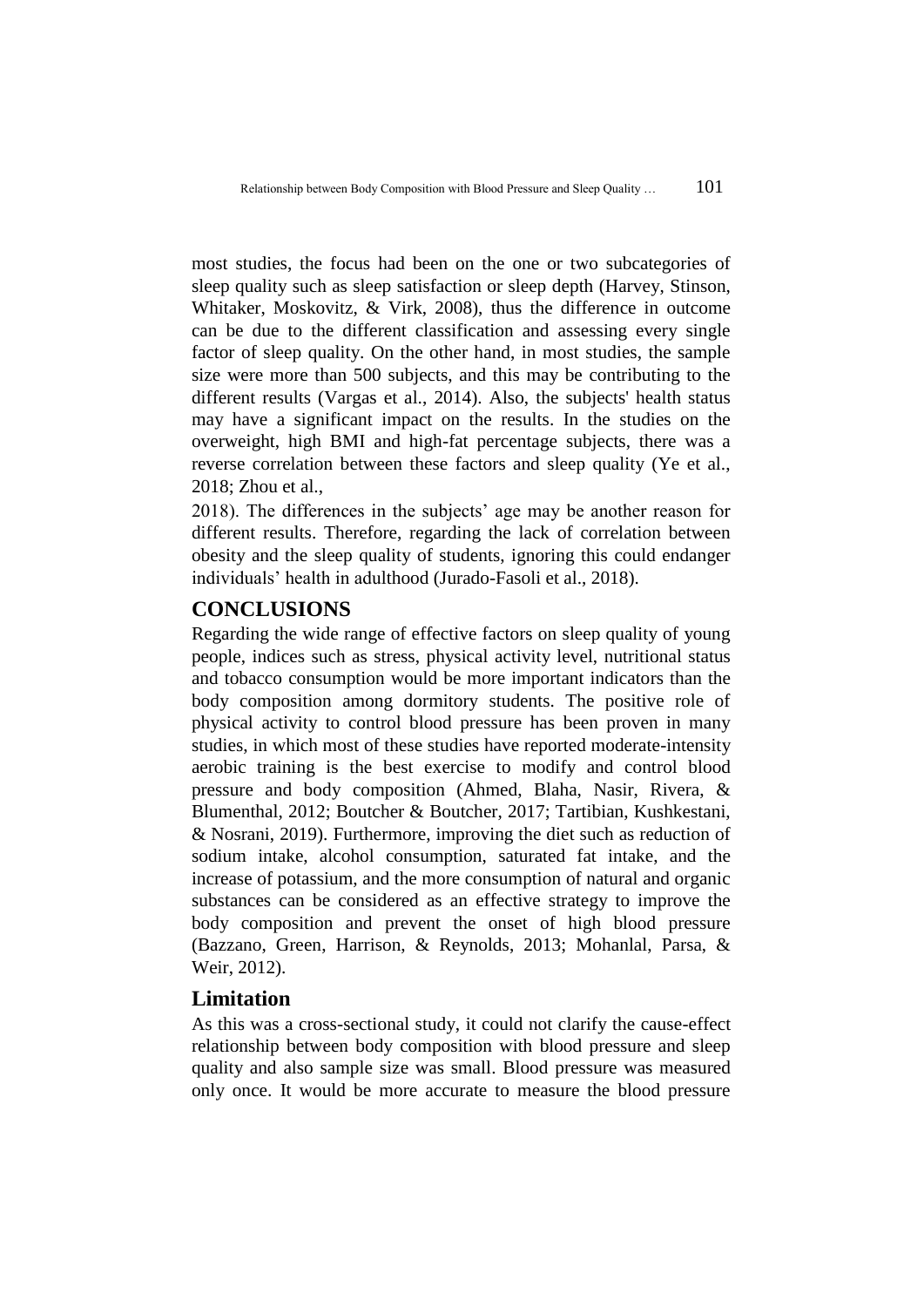three times within an interval of at least five minutes and then used its average in the analysis.

Finally, according to the direct relationship between fat percentage and hypertension among students living in the dormitory, it can be concluded that the use of exercise in leisure time and recreational programs to improve body composition can play an important role in the prevention and treatment of hypertension in their future.

### **Declaration of interest**

The authors declare that there is no conflict of interest.

### **Acknowledgment**

We would like to thank all students who participated in the study.

#### **REFERENCES**

- Abbaszadeh, F., Sarafraz, N., Atrian, M. K., Sadat, Z., Bagheri, A., & Moravveji, A. (2017). Anthropometric Indices in the Prediction of Hypertension in Female Adolescents. *Iranian Red Crescent Medical Journal*, *19*(11). doi:10.5812/ircmj.14591
- Ahmed, H. M., Blaha, M. J., Nasir, K., Rivera, J. J., & Blumenthal, R. S. (2012). Effects of physical activity on cardiovascular disease. *The American journal of cardiology*, *109*(2), 288-295. doi:10.1016/j.amjcard.2011.08.042
- Bazzano, L. A., Green, T., Harrison, T. N., & Reynolds, K. (2013). Dietary approaches to prevent hypertension. *Current hypertension reports*, *15*(6), 694-702. doi:10.1007/s11906-013-0390-z
- Benjamin, E. J., Blaha, M. J., Chiuve, S. E., Cushman, M., Das, S. R., Deo, R., ... & Jiménez, M. C. (2017). Heart disease and stroke statistics-2017 update: a report from the American Heart Association. *circulation*, *135*(10), e146-e603.

doi:10.1161/cir.0000000000000485

- Bergen, H. R., Farr, J. N., Vanderboom, P. M., Atkinson, E. J., White, T. A., Singh, R. J., ... & LeBrasseur, N. K. (2015). Myostatin as a mediator of sarcopenia versus homeostatic regulator of muscle mass: insights using a new mass spectrometry-based assay. *Skeletal muscle*, *5*(1), 21. doi:10.1186/s13395-015-0047-5
- Bixler, E. (2009). Sleep and society: an epidemiological perspective. *Sleep medicine*, *10*, S3-S6. doi[:10.1016/j.sleep.2009.07.005](https://doi.org/10.1016/j.sleep.2009.07.005)
- BF511, O. (2015). Body Composition Monitor. *Instruction Manual, All for Healthcare*, Retrieved from Omron Healthcare [https://gzhls.at/blob/ldb/e/6/f/c/be4cc09431067d512bd0a318aef6884c300](https://gzhls.at/blob/ldb/e/6/f/c/be4cc09431067d512bd0a318aef6884c3008.pdf)  [8.pdf.](https://gzhls.at/blob/ldb/e/6/f/c/be4cc09431067d512bd0a318aef6884c3008.pdf)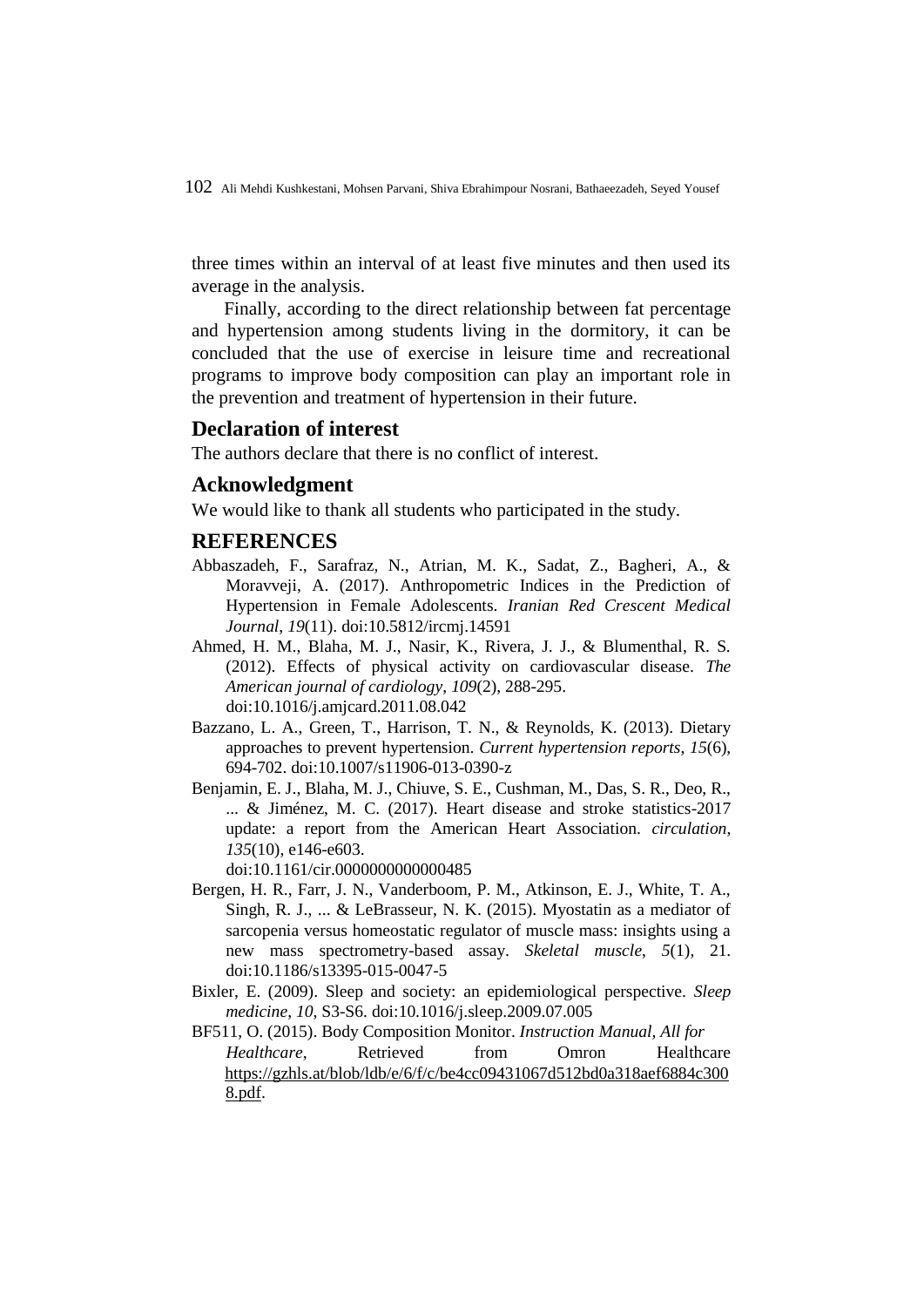- Bloch, M. J. (2016). Worldwide prevalence of hypertension exceeds 1.3 billion. *Journal of the American Society of Hypertension: JASH*, *10*(10), 753. doi[:10.1016/j.jash.2016.08.006](https://doi.org/10.1016/j.jash.2016.08.006)
- Boutcher, Y. N., & Boutcher, S. H. (2017). Exercise intensity and hypertension: what's new?. *Journal of human hypertension*, *31*(3), 157. doi:10.1038/jhh.2016.62
- Buboltz Jr, W., Jenkins, S. M., Soper, B., Woller, K., Johnson, P., & Faes, T. (2009). Sleep habits and patterns of college students: an expanded study. *Journal of College Counseling*, *12*(2), 113-124. doi[:10.1002/j.2161-](https://doi.org/10.1002/j.2161-1882.2009.tb00109.x) [1882.2009.tb00109.x](https://doi.org/10.1002/j.2161-1882.2009.tb00109.x)
- Butcher, J. T., Mintz, J. D., Larion, S., Qiu, S., Ruan, L., Fulton, D. J., & Stepp, D. W. (2018). Increased muscle mass protects against hypertension and renal injury in obesity. *Journal of the American Heart Association*, *7*(16), e009358. doi:10.1161/JAHA.118.009358
- Buysse, D. J., Reynolds III, C. F., Monk, T. H., Berman, S. R., & Kupfer, D. J. (1989). The Pittsburgh Sleep Quality Index: a new instrument for psychiatric practice and research. *Psychiatry research*, *28*(2), 193-213. doi[:10.1016/0165-1781\(89\)90047-4](https://doi.org/10.1016/0165-1781(89)90047-4)
- Chiolero, A., Cachat, F., Burnier, M., Paccaud, F., & Bovet, P. (2007). Prevalence of hypertension in schoolchildren based on repeated measurements and association with overweight. *Journal of hypertension*, *25*(11), 2209-2217. doi:10.1097/HJH.0b013e3282ef48b2
- Cleary, M., Walter, G., & Jackson, D. (2011). "Not always smooth sailing": Mental health issues associated with the transition from high school to college. *Issues in mental health nursing*, *32*(4), 250-254. doi[:10.3109/01612840.2010.548906](https://doi.org/10.3109/01612840.2010.548906)
- Deng, W. W., Wang, J., Liu, M. M., Wang, D., Zhao, Y., Liu, Y. Q., ... & Dong, G. H. (2012). Body mass index compared with abdominal obesity indicators in relation to prehypertension and hypertension in adults: the CHPSNE study. *American journal of hypertension*, *26*(1), 58-67. doi[:10.1093/ajh/hps001](https://doi.org/10.1093/ajh/hps001)
- Ettehad, D., Emdin, C. A., Kiran, A., Anderson, S. G., Callender, T., Emberson, J., ... & Rahimi, K. (2016). Blood pressure lowering for prevention of cardiovascular disease and death: a systematic review and metaanalysis. *The Lancet*, *387*(10022), 957-967. doi[:10.1016/S01406736\(15\)01225-8](https://doi.org/10.1016/S0140-6736(15)01225-8)
- Harvey, A. G., Stinson, K., Whitaker, K. L., Moskovitz, D., & Virk, H. (2008). The subjective meaning of sleep quality: a comparison of individuals with and without insomnia. *Sleep*, *31*(3), 383-393. doi:10.1093/sleep/31.3.383
- Hypertension. (2019, September 13). Retrieved January 5, 2020, from https://www.who.int/news-room/fact-sheets/detail/hypertension.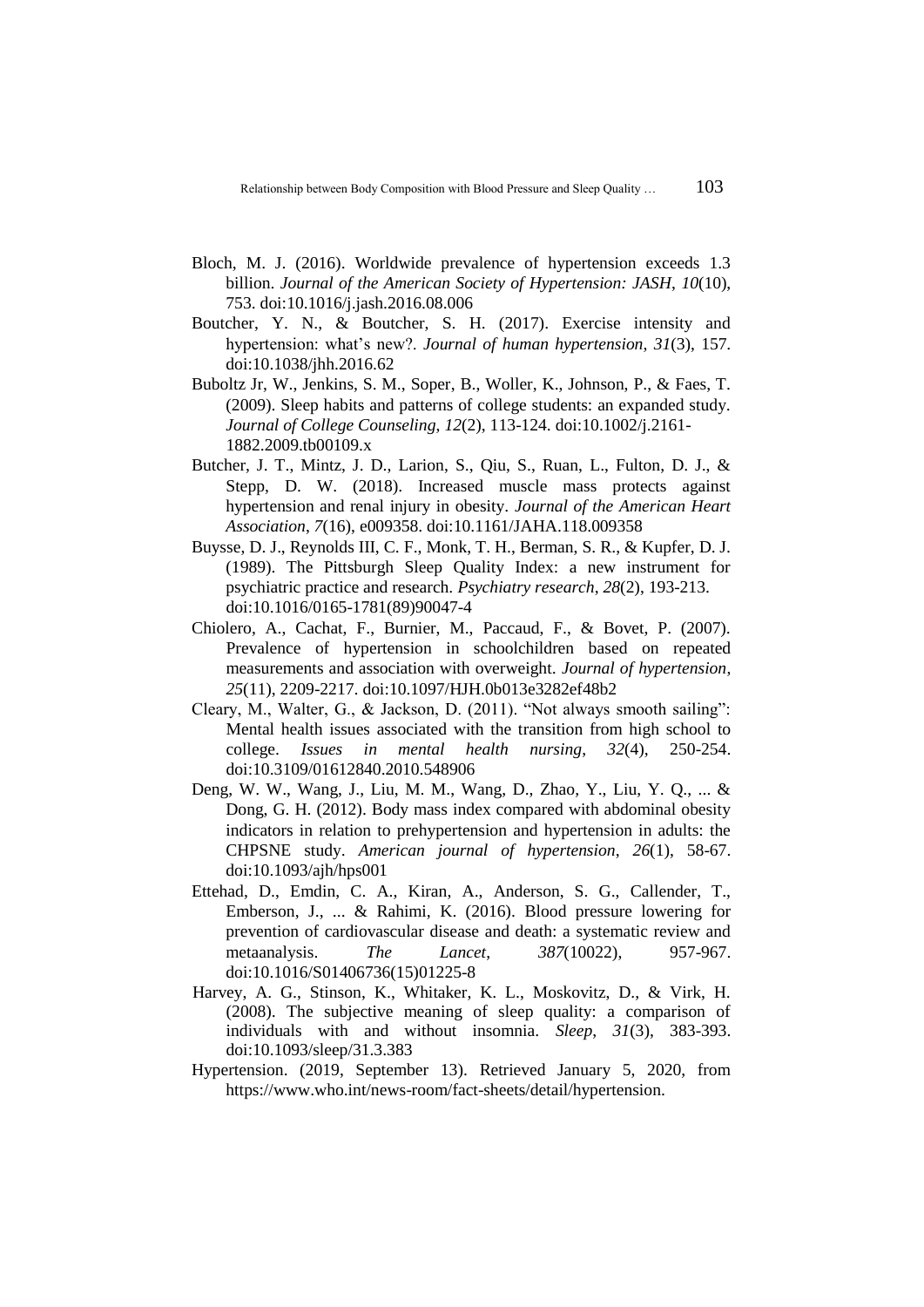- Jayedi, A., Rashidy Pour, A., Khorshidi, M., & Shab Bidar, S. (2018). Body mass index, abdominal adiposity, weight gain and risk of developing hypertension: a systematic review and dose–response meta analysis of more than 2.3 million participants. *Obesity reviews*, *19*(5), 654-667. doi:10.1111/obr.12656
- Jurado-Fasoli, L., Amaro-Gahete, F., De-la-O, A., Dote-Montero, M., Gutiérrez, Á., & Castillo, M. (2018). Association between Sleep Quality and Body Composition in Sedentary Middle-Aged Adults. *Medicina*, *54*(5), 91. doi:10.3390/medicina54050091
- Kahlhöfer, J., Karschin, J., Breusing, N., & Bosy Westphal, A. (2016). Relationship between actigraphy assessed sleep quality and fat mass in college students. *Obesity*, *24*(2), 335-341. doi[:10.1002/oby.21326](https://doi.org/10.1002/oby.21326)
- Kishi, S., Teixido-Tura, G., Ning, H., Venkatesh, B. A., Wu, C., Almeida, A., ... & Gidding, S. S. (2015). Cumulative blood pressure in early adulthood and cardiac dysfunction in middle age: the CARDIA study. *Journal of the American College of Cardiology*, *65*(25), 2679-2687. doi:10.1016/j.jacc.2015.04.042
- Kotsis, V., Stabouli, S., Papakatsika, S., Rizos, Z., & Parati, G. (2010). Mechanisms of obesity-induced hypertension. *Hypertension research*, *33*(5), 386. doi:10.1038/hr.2010.9
- Kronholm, E., Partonen, T., Laatikainen, T., Peltonen, M., Härmä, M., Hublin, C., ... & Valve, R. (2008). Trends in self-reported sleep duration and insomnia related symptoms in Finland from 1972 to 2005: a comparative review and re analysis of Finnish population samples. *Journal of sleep research*, *17*(1), 54-62. doi[:10.1111/j.1365-2869.2008.00627.x](https://doi.org/10.1111/j.1365-2869.2008.00627.x)
- Mohanlal, V., Parsa, A., & Weir, M. R. (2012). Role of dietary therapies in the prevention and treatment of hypertension. *Nature Reviews Nephrology*, *8*(7), 413. doi:10.1038/nrneph.2012.91
- Moser, D. C., Giuliano, I. D. C. B., Titski, A. C. K., Gaya, A. R., CoelhoeSilva, M. J., & Leite, N. (2013). Anthropometric measures and blood pressure in school children. *Jornal de pediatria*, *89*(3), 243-249. doi[:10.1016/j.jped.2012.11.006](https://doi.org/10.1016/j.jped.2012.11.006)
- Mushengezi, B., & Chillo, P. (2014). Association between body fat composition and blood pressure level among secondary school adolescents in Dar es Salaam, Tanzania. *The Pan African medical journal*, *19.* Retrieved from <https://www.ncbi.nlm.nih.gov/pmc/articles/PMC4405073/>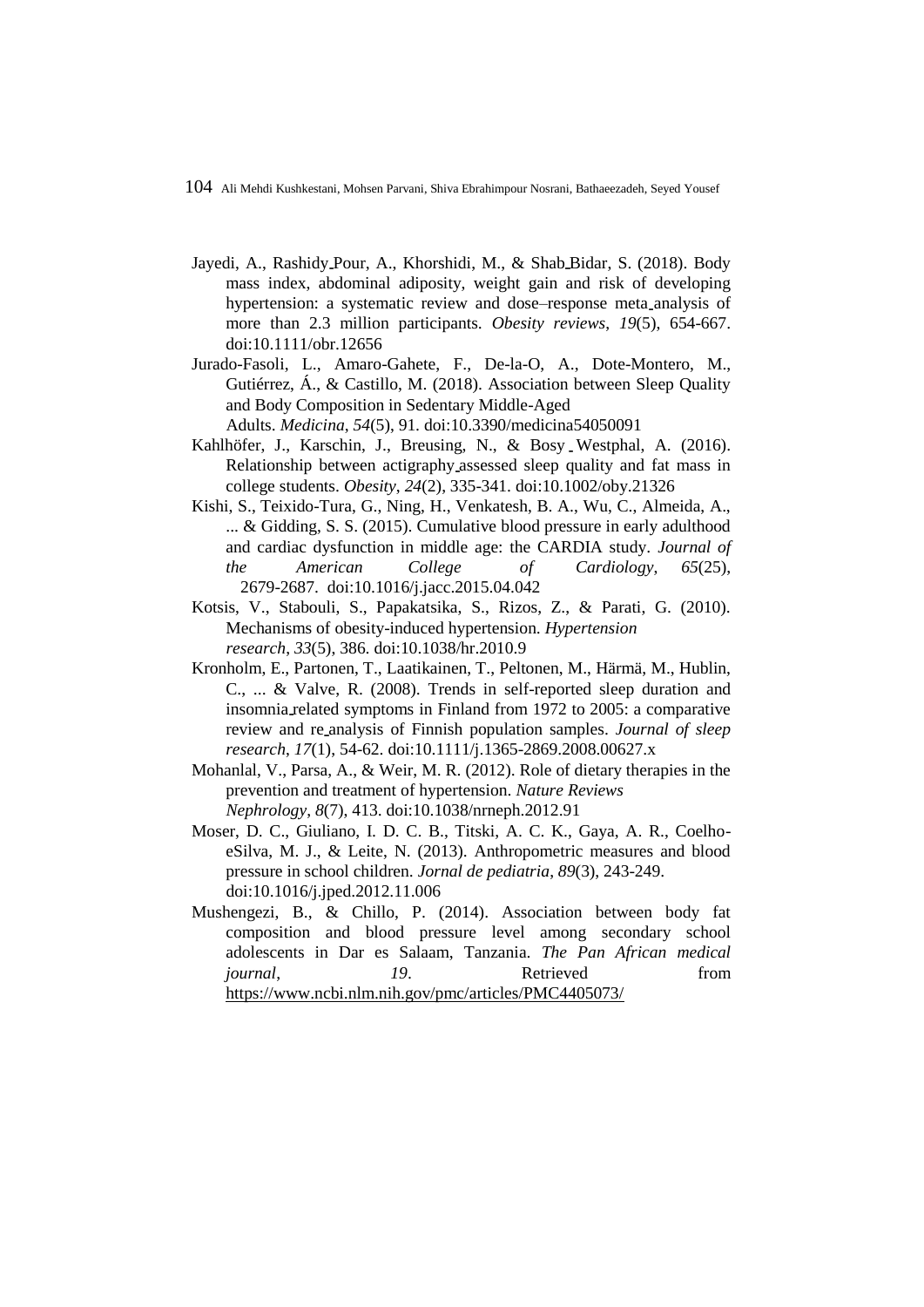- Nyombi, K. V., Kizito, S., Mukunya, D., Nabukalu, A., Bukama, M., Lunyera, J., ... & Kalyesubula, R. (2016). High prevalence of hypertension and cardiovascular disease risk factors among medical students at Makerere University College of Health Sciences, Kampala, Uganda. *BMC research notes*,  $9(1)$ , 110. Retrieved from [https://bmcresnotes.biomedcentral.com/articles/10.1186/s13104-](https://bmcresnotes.biomedcentral.com/articles/10.1186/s13104-016-1924-7) [0161924-7](https://bmcresnotes.biomedcentral.com/articles/10.1186/s13104-016-1924-7)
- Oori, M. J., Mohammadi, F., Norozi, K., Fallahi-Khoshknab, M., Ebadi, A., & Gheshlagh, R. G. (2019). Prevalence of HTN in Iran: Meta-analysis of Published Studies in 2004-2018. *Current hypertension reviews*, *15*(2), 113-122. doi:10.2174/1573402115666190118142818
- Patel, H. C., Hayward, C., Ozdemir, B. A., Rosen, S. D., Krum, H., Lyon, A. R., ... & Di Mario, C. (2015). Magnitude of blood pressure reduction in the placebo arms of modern hypertension trials: implications for trials of renal denervation. *Hypertension*, *65*(2), 401-406. doi:10.1161/HYPERTENSIONAHA.114.04640
- Rahe, C., Czira, M. E., Teismann, H., & Berger, K. (2015). Associations between poor sleep quality and different measures of obesity. *Sleep medicine*, *16*(10), 1225-1228. doi[:10.1016/j.sleep.2015.05.023](https://doi.org/10.1016/j.sleep.2015.05.023)
- Rapsomaniki, E., Timmis, A., George, J., Pujades-Rodriguez, M., Shah, A. D., Denaxas, S., ... & Williams, B. (2014). Blood pressure and incidence of twelve cardiovascular diseases: lifetime risks, healthy life-years lost, and age-specific associations in 1· 25 million people. *The Lancet*, *383*(9932), 1899-1911. doi[:10.1016/S0140-6736\(14\)60685-1](https://doi.org/10.1016/S0140-6736(14)60685-1)
- Ruas, J. L., White, J. P., Rao, R. R., Kleiner, S., Brannan, K. T., Harrison, B. C., ... & Lanza, I. R. (2012). A PGC-1 $\alpha$  isoform induced by resistance training regulates skeletal muscle hypertrophy. *Cell*, *151*(6), 1319-1331. doi:10.1016/j.cell.2012.10.050
- Sin, C. W., Ho, J. S., & Chung, J. W. (2009). Systematic review on the effectiveness of caffeine abstinence on the quality of sleep. *Journal of Clinical Nursing*, *18*(1), 13-21. doi[:10.1111/j.1365-2702.2008.02375.x](https://doi.org/10.1111/j.1365-2702.2008.02375.x)
- Suen, L. K., Ellis Hon, K. L., & Tam, W. W. (2008). Association between sleep behavior and sleep related factors among university students in Hong

Kong. *Chronobiology international*, *25*(5), 760-775. doi[:10.1080/07420520802397186](https://doi.org/10.1080/07420520802397186)

Tartibian, B., Kushkestani, M., & Ebrahimpour Nosrani, S. (2019). The Effect of 12-Week Endurance Training on Lipid Profiles and Fat Percentage of Overweight Girls. *New Approaches in Sport Sciences*, *1*(1), 189-200. doi[:10.22054/NASS.2019.10134](https://dx.doi.org/10.22054/nass.2019.10134)